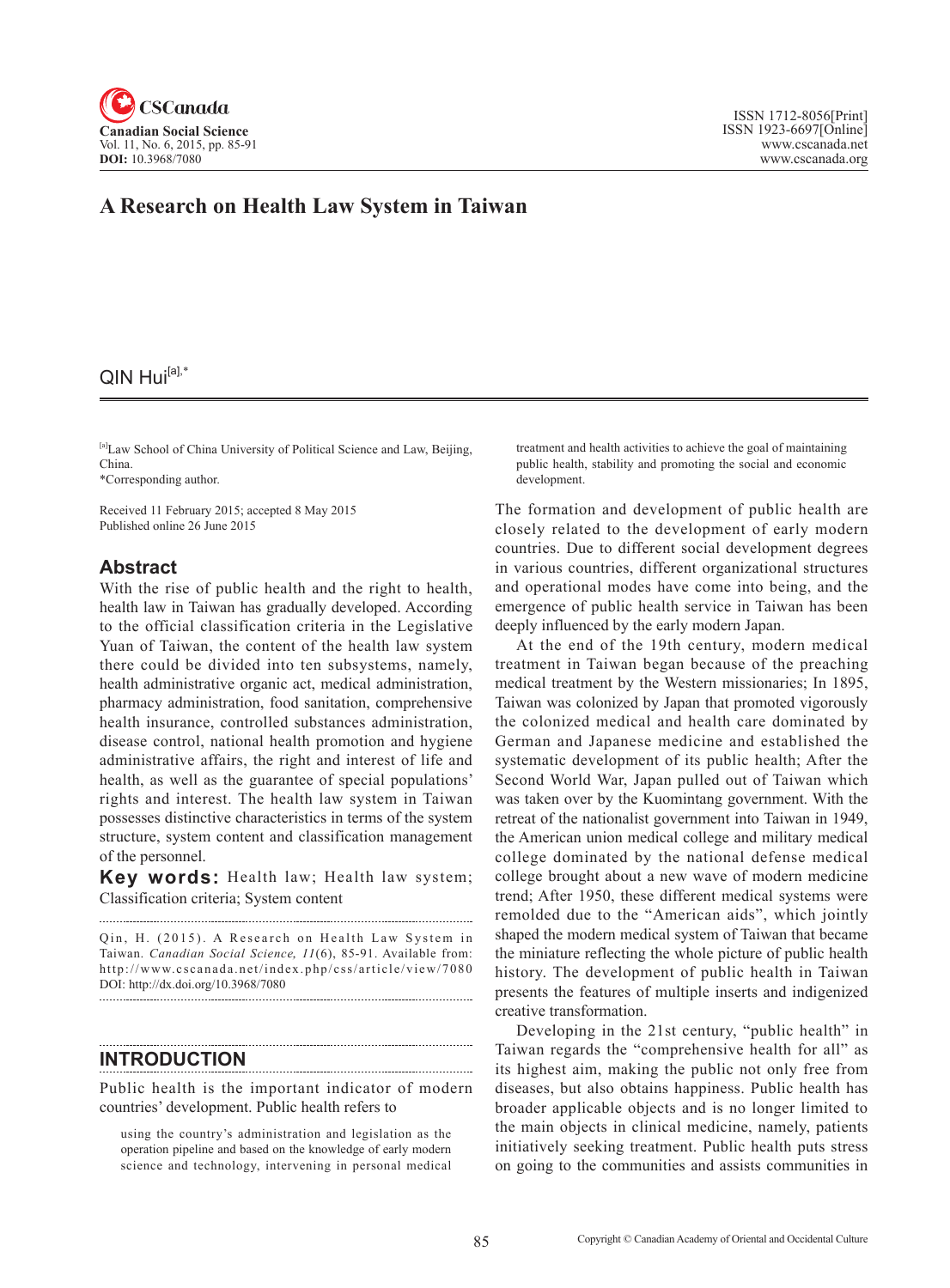creating a safe and healthy environment. It is committed to the elimination of health differences, educates the public about healthy behaviors and makes the public learn to prevent diseases in the way of seeking special protection, receiving early diagnosis and early treatment, restricting disability and receiving aggressive medical rehabilitation.

In this paper, we will discuss the content of Health Law System in Taiwan, which has been divided into ten subsystems by the author according to the official criteria, furthermore, Based on the content of health law system in Taiwan, we summary the special features of Health Law System to show the general situation of health law system in Taiwan.

# **1. THE GENERAL SITUATION OF HEALTH LAW SYSTEM IN TAIWAN**

### **1.1 The General Development Situation of the Health Law in Taiwan**

Although there is no stipulation on the "right to health" in the "Constitution" of Taiwan, the "Council of Grand Justices in Judicial Yuan" introduces the "right to health" into judicial practice in the way of interpreting the law by Grand Justices. In the No. 414 interpretation of the Judicial Yuan, it believes that based on the purpose of maintaining the national health, implementing strict regulation on the commercial ads published by pharmacists on the premise of following the principle of proportionality does not violate people's freedom of speech and the guarantee of property right; in the No. 476 interpretation of the Judicial Yuan, it believes that out of the protection of the legal interest of citizens' physical and psychological health, the elimination of opium and the regulation on the prevention and treatment of drug harms following the principle of proportionality do not violate the Constitution; in the No. 472 interpretation, it emphasizes that the state carries out the widespread health care cause and public medical service to improve the national health. The comprehensive health insurance which requires compulsory insurance for all does not violate the Constitution, etc. The right to health, as a basic human right, has been greatly promoted and won widespread recognition through the interpretation of Judicial Yuan.

The health law in Taiwan, is just based on the development of public health in Taiwan and the rise of the right to health. Fields related to public health also present the trend of flourishing development under the social and historical environment, which has been constantly enriched and developed.

Article 157 in the "Constitution" of Taiwan stipulates that "the country should generally carry out the health care cause and public medical service to improve the national health." This provision could be regarded as the main source of law of the health law in Taiwan. The health law in the 1980s, "is to prevent diseases, maintain and

improve people's health and enable them to give play to their talents and have healthy offspring. It is expected to ensure the national strength, health and development. By virtue of the state power, it is enforced as a kind of social health care life norm (Lin, 1985). The health law during this period roughly included public health administrative organization, medical affairs relation, pharmaceutical affairs relation, food hygiene, epidemic prevention relation, health care relation, environmental protection and other public health relations containing the labor safety and atomic energy act. Till the mid-1990s, it basically continued the main contents of the health law in the 1980s and during this period, health insurance, eugenics health care, prevention and treatment of the infectious diseases were added (Wu, 1996). The contents of the current health laws and regulations in Taiwan are richer on the original basis and put more emphasis on the responses to the development of public health.

## **1.2 The Classification Criteria of the Health Law System in Taiwan**

The health legal system of Taiwan mainly consists of the law promulgated by the Legislative Yuan through the president<sup>1</sup>, the administrative orders formulated by the administrative organs and the interpretation by the Council of Grand Justices in Judicial Yuan. The legal system in the Library of the Congress of the Legislative Yuan in Taiwan divides the laws issued by the Legislative Council into 25 fields, including internal affairs and homeland security, diplomatic overseas Chinese affairs and Taiwan and mainland, financial and monetary affairs, education, law affairs, health and social security. The laws related to health are further subdivided into ten categories, namely, medical administration, drug administration, food sanitation, national health insurance, traditional Chinese medicine, controlled substances administration, disease control, national health, hygiene administrative affairs and social politics. Combining the adjustment objects of the health law in Taiwan and the official classification criteria of law, we believe that as far as the structure of the health legal norm system is concerned, the health law system could be roughly divided into ten subsystems, namely, health administrative organic act, medical administration, pharmacy administration, food hygiene, comprehensive health insurance, controlled substances administration, disease control, national health and hygiene administrative affairs, the right and interest of life and health, as well as the guarantee of special groups' rights and interest. The

<sup>&</sup>lt;sup>1</sup> According to Article 3 of the "Central Regulation Standard Act": "Orders issued by various organs should be named as regulations, rules, implementation rules, methods, outline, standards or norms according to their nature." In the scientific principle or law, administrative orders are divided into emergency orders, statute orders, authority orders, administrative rules and special orders. See also Chen Xiuqing, "Chapter Three The Source of Law of the Administrative Law", Weng Yuesheng, *Administrative Law ( Vol.1)*, China Legal Publishing House, 2009, pp.123-144.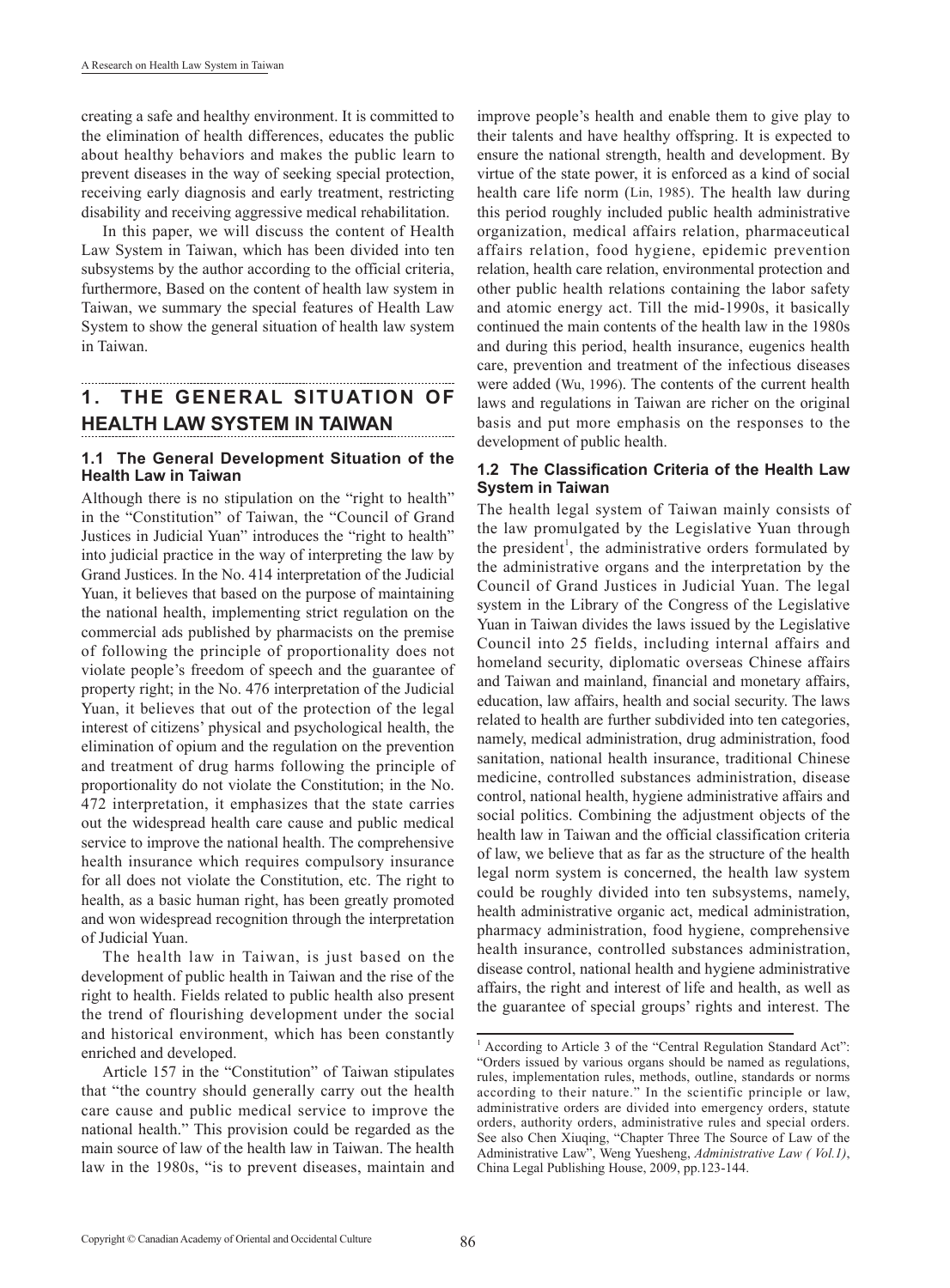classification of the health law system in Taiwan is based on the consideration of the official division of laws related to health, which provides important references for us to sort out the health law system in Taiwan. The content of the health law system contains the control regulations on specific medical and health service fields, norms on the practice admission of specific professionals and their conducts of practice, organizational regulations on the health-related departments, management of the food safety and hygiene and drug administration, disease control and national health, as well as national insurance, hygiene administrative affairs and the guarantee of special groups' rights and interest.

# **2. THE CONTENT OF THE HEALTH LAW SYSTEM IN TAIWAN**

## **2.1 The Legal System of Health Administrative Organizations**

In Taiwan, the Ministry of Health and Welfare of the Executive Yuan undertakes the work of health administration. This organ came from the original Ministry of Health of the Executive Yuan that cooperated with the reorganization of the Executive Yuan's organization on July 23th, 2014. The original Health Department which contained 21 units and task forces, five affiliated organs and other units including Social Affairs Department in the Ministry of the Interior, Children's Bureau, Committee of Domestic Violence and Sexual Abuse Prevention, National Annuity Board of Supervisors and National Research Institute of Chinese Medicine of the Ministry of Education were reorganized into a new organ containing eight departments and six bureaus with unified authority and responsibility. The Ministry of Health and Welfare and six affiliated third-level organizations or institutions include Disease Control Center, Food and Drug Administration, Central Health Insurance Administration, National Health Promotion Administration, Society and Family Administration, as well as the National Research Institute of Chinese Medicine.

According to the principle of statutory authority, when administrative organizations exercise powers on behalf of the country, their status and the limits of authority all must be stipulated explicitly by the law. The Legislative Yuan of the state has passed the *Organic Act for Ministry of Health and Welfare*, *Organization Act for the Ministry of Health and Welfare Disease Control Centers, Ministry of Health and Welfare Food and Drug Administration Organic Act, Organic Act for the Ministry of Health and Welfare Central Health Insurance Administration, Organization Act of the Ministry of Health and Welfare Health Promotion Administration,* and *Organizational Act of the Ministry of Health and Welfare National Research Institute of Chinese Medicine*. These organic act systems stipulate the affiliation among various organs, limits of the authority, interior unit institution, personnel and powers and make them work in cooperation with a due division of labor, each performing its own functions to fulfill the mission of the health department.

Besides, according to the actual work requirements, the Ministry of Health and Welfare of the Executive Yuan has issued the administrative orders including the *Ministry of Health and Welfare Affairs Management Regulations*, *Ministry of Health and Welfare Organization Chart*, *Ministry of Health and Welfare Disease Control Administration Affairs Management Regulations, Ministry of Health and Welfare Disease Control Administration Organization Chart, Ministry of Health and Welfare Disease Control Administration Biologicals Charging Standard*, *Ministry of Health and Welfare Disease Control Administration Antibiotics Management Plan Assisting Hospital Award Subsidy Case Application's Main Job Points*, to further regulate and divide the organic act.

## **2.2 The Legal System of Medical Administration**

The content of the medical administration mainly includes medical service, medical institutions and medical personnel. The legal system in the field of medical administration in Taiwan could be divided into three main categories: First of all, the regulation on the field of medical service. The content of the legal system in this area in Taiwan, includes the regulations on medical services of artificial reproduction, human body database management, human subject research, transplantation of human organs, medical treatment in conventional sense, hospice palliative care, prevention of rare diseases, dissection of dead body, mental hygiene and emergency medical aid. At the legal dimension, the Legislative Yuan has formulated several laws including the *Artificial Reproduction Act, Human Biological Database Management Regulations, Human Subjects Research Act, Regulations on Human Organs Transplantation, Medical Service Law, Hospice Palliative Care Regulations, Rare Diseases Prevention and Drug Act, Regulations on the Dissection of Dead Body, Mental Health Act*  and *Emergency Medical Aid*. In terms of administrative orders, the Executive Yuan and the Ministry of Health and Welfare have implemented a certain category of medical services in detail and carried out the medical services normatively through signing orders, rules, regulations and administrative letters and explanation. Taking artificial reproduction for example, in order to concretely implement the stipulations in the *Artificial Reproduction Act*, the Ministry of Health and Welfare has promulgated regulations including the *Sperm and Egg Donation Kinship Verification Methods*, *Artificially Reproduced Children Kinship Query Methods*, *Artificial Reproduction Data Notification and Management Methods*, *Artificial Reproduction Institution Permission Methods, Key Points to Ministry of Health and Welfare Artificial Reproduction Technology Consulting Committee's*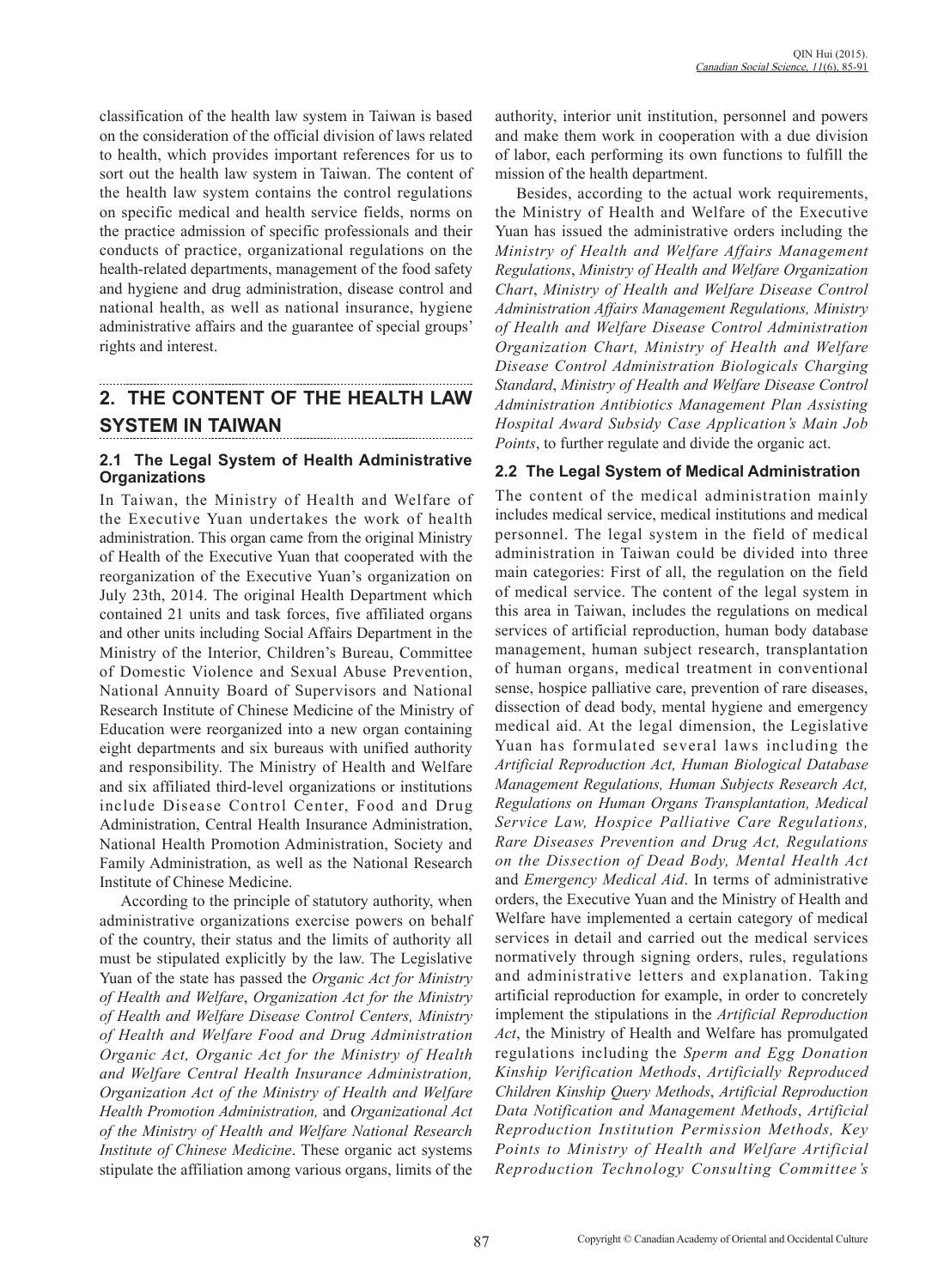*Setup, Key Points to Artificial Reproduction Institution Personnel Further Education Affirmation,* which provide bases and support for the regulation of the specific work in the field of artificial reproduction. Besides, aimed at the problems existing in the application of the provisions in the *Artificial Reproduction Act*, the Department of National Health of the Ministry of Health and Welfare of the Executive Yuan has made explanations in the form of administrative letters. The above-mentioned legal normative texts at different levels jointly constitute the regulation on artificial reproduction and the legal regulation modes in other fields of medical service are similar to it, therefore, this paper will not go into details here, see the attached list.

Secondly, the regulation on the establishment and organization of health and medical institutions. The health and medical institutions in Taiwan, not only include the traditional hospitals and clinics, but also include institutions related to blood donation and pathology, as well as the national health research institute based on foundation. The regulation formulated on the establishment and organization of health and medical institutions at the level of Legislative Yuan is only one, namely, *Foundation Act for the Establishment of National Health Research Institute*. It hands over more authority in terms of the establishment and organization of heal and medical institutions to the Ministry of Health and Welfare of the Executive Yuan, which has formulated orders to regulate the establishment and organization of health and medical institutions, including *Establishment Standards for Medical Institutions, Establishment Standards for Dental Technical Institutes, Administrative Regulations on the Designated Mental Health Institutions, Establishment Standards for Medical Affairs Laboratory, Measures for License Management of the Establishment of Ambulance*  and *Ambulance Business*.

Thirdly, the regulation on the related medical and health care practitioners. Medical and health care practitioners in Taiwan, are diverse and are classified in detail, including psychologists, dental technicians, midwives, respiratory therapists, legal medical experts, physiotherapists, speech therapists, occupational therapists, hearing specialists, medical affairs personnel, medical laboratory technicians, physicians, nursing personnel, etc. Each kind of medical and health care practitioners has its own professional characteristics and industry features. Laws passed by the Legislative Yuan impose stipulations on each profession in terms of the acquisition of qualification, important documents for medical practice, requirements for the practice and penalty and also regulate the establishment and operation of the industry organization and association. At present, laws and regulations on the medical and health practitioners in Taiwan, mainly consist of *Psychologist Act, Dental Technicians Act, Respiratory Therapists*  *Act, Act for Legal Medical Experts, Physical Therapists Act, Speech Therapists Act, Occupational Therapists Act, Regulations on the Medical Affairs Personnel, Medical Radiologists Act, Medical Laboratory Technicians Act, Physicians Act, Nursing Staff Act, Hearing Specialists Act*. Besides, the Ministry of Health and Welfare of the Executive Yuan also has issued enforcement regulations on the above-mentioned laws to ensure the enforcement of them.

#### 2.3 The Legal System of Pharmacy **Administration**

Pharmacy administration regards pharmaceutical affair activities as the adjustment object and involves pharmaceutical supervision and management. The legal system of the pharmacy administration could be divided into the regulation and adjustment to pharmaceutical conduct, practitioners and institutions and organizations, the development of pharmaceutical industry.

The regulation on the pharmaceutical conduct involves the supervision and administration on the production and operation and utilization of drugs, cosmetics and blood products, as well as the relief and responsibility assignment. For instance, the Legislative Yuan has passed the *Pharmaceutical Affairs Law, The Plasma Derivatives Act, Cosmetics Hygiene Control Act*, and *Law of Drug Injury Relief* to regulate the related pharmaceutical activities. The Executive Yuan also has corresponding enforcement regulations, key points and explanations to guide and regulate the development of the related activities. As for the special value of research on human body, the Legislative Yuan has regulated the purpose of the research on human body, the application range, the investigation on the related activities and the guarantee of the research objects' rights and interest in special legislation.

Regulations of the practitioners are mainly concerned with the regulations on the practice, professional activities and responsibilities of pharmacists. The Legislative Yuan has passed the *Pharmacists Law* to regulate the organization of the practitioners related to pharmaceutical activities. The Executive Yuan also has the corresponding enforcement regulations, key points and explanations, such as the *Enforcement Rules of the Pharmacists Law* to detail the stipulations on the related specific work.

The regulations on the development of pharmaceutical industry are mainly the systems of government's support and guarantee of the research, education and the industrialized development of biomedical sciences. The Legislative Yuan has passed the *Regulations on the Development of Biotech New Drug Industry* to promote the research on new drugs used for human beings, animals and plants, and the third-level medical instruments implanted or placed in human bodies, as well as the talent cultivation to push forward the development of the related industry.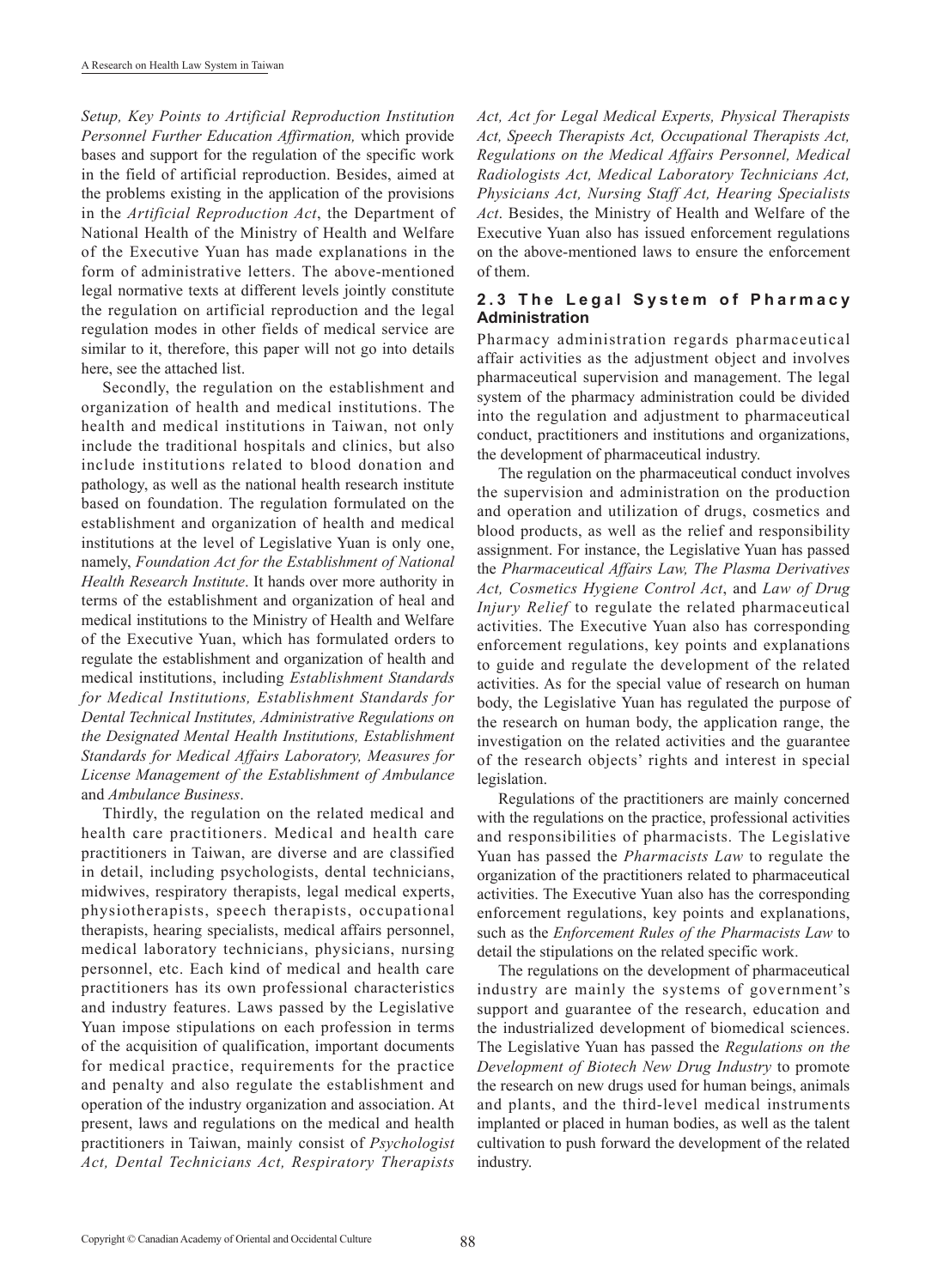### **2.4 Law for the Control of Food Sanitation**

A highlight of the content of the health law system in Taiwan is the separated regulation on food safety and sanitation and putting the supervision and administration on food safety and sanitation at an important position. Seeing from the composition of the content in this aspect, it mainly includes the food safety and sanitation administration, healthy food management and the supervision on the production and verification of agricultural products. For instance, the Legislative Yuan has passed the *Food Safety and Sanitation Administration Act*, *Healthy Food Administration Law*, and the *Act for the Production and Verification of Agricultural Products*. The Executive Yuan also has promulgated corresponding enforcement regulations and explanations on the abovementioned laws. Besides, it also includes norms on the qualification of the specific practitioners and their practice, as well as the organization system of the regulatory authority, such as the *Dietitians Act*.

## **2.5 The Legal System of National Health Insurance**

The system of national health insurance is carried out in Taiwan. The Legislative Yuan has made special legislation to regulate the matters related to the national health insurance, which involves multiple items including the insurer, insured objects, insured units, insurance finance and the insurance expenses. Besides, aimed at the application problems of the national health insurance law, the Ministry of Health and Welfare of the Executive Yuan has issued multiple administrative orders and explanations including the *Enforcement Rules of the National Health Insurance Law, The National Health Insurance Refund Methods for the Medical Costs Paid in Advance, National Health Insurance Medical Costs Declaration, Verification and Investigation Methods for the Medical Service*, and *National Health Insurance Medical Treatment Measures.*

#### **2.6 The Legal System of the Controlled Substances Administration**

The legal system of controlled substances administration in Taiwan mainly comprises the supervision and control over the drugs, addictive narcotics and drugs affecting the mind. The Legislative Yuan has formulated the Drug Control Act, and identified the illegal acts concerning drugs and the application rules of procedure, as well as the related penalties. The Drug Control Act imposes regulations on the identification, utilization and prescription making, input, output, manufacture, selling and penalties of the controlled substances.

## **2.7 The Legal System of Disease Control**

The legal system of disease control in Taiwan, contains the regulations for the prevention of infectious disease and the prevention of the infection of the virus human immunity lack. Besides, it also includes the organizational system of the organs in charge of the disease control.

The Legislative Yuan has formulated the *Law on the Prevention and Control of Infectious Diseases* and *Regulations on the Prevention and Control of the Infection of the Virus Human Immunity Lacks and the Guarantee of the Rights and Interest of the Infected Person* to impose regulations in terms of the competent authorities, prevention and control system, disease prevention, antiepidemic measures, quarantine measures and penalties.

## **2.8 The Legal System of National Health**

The legal system of the national health in Taiwan, covers four fields, namely, oral health, smoking control, eugenic care and cancer control. The Legislative Yuan has formulated the corresponding laws, namely, the *Oral Health Act*, *Smoke Injury Control Act*, *Eugenic Care Act* and *Cancer Control Act*. They respectively make stipulations on the competent authorities of the national health and their primary missions in the above-mentioned fields to promote the implementation of specific measures on the national health in the related fields.

## **2.9 The Legal System of Health Administration Affairs**

The content of the legal system of health administration affairs is mainly concerned with the administrative affairs of health. The health administrative affairs in Taiwan mainly include two parts, namely, the health industry, and the health affairs at school, as well as the organization of the competent authorities. In order to promote the development of the biotech new drug industry, the Legislative Yuan has formulated the *Regulations on the Development of Biotech New Drug Industry*. The legislation is to guarantee the normative development of the health industry. Besides, the Legislative Yuan has also formulated the *School Health Act*. As for the development of the school's health work, it makes stipulations on the main content of the school's health work and its code of conduct. What is more, the Legislative Yuan has passed the *Republic of China Red Cross Society Act* to regulate the organization and activities of the Red Cross Society.

#### **2.10 The Legal System of the Life and Health Rights and Interest and the Protection of the Rights and Interest of the Special Group**

As for sexual harassment and family violence that seriously infringe upon citizens' life and health rights and interest, the Legislative Yuan has made special legislation to prevent the occurrence of the relevant behavior, such as the *Sexual Harassment Prevention Act* and *Domestic Violence Prevention Act*, to realize the protection of citizens' life and health rights and interest.

The protection of the special group's rights and interest mainly refers to the legal special care given to the group including the lactating women, children, old people, peasants, persons with disabilities and the Hansen's Disease patients. The Legislative Yuan has passed the *Public Breastfeeding Act* to protect women's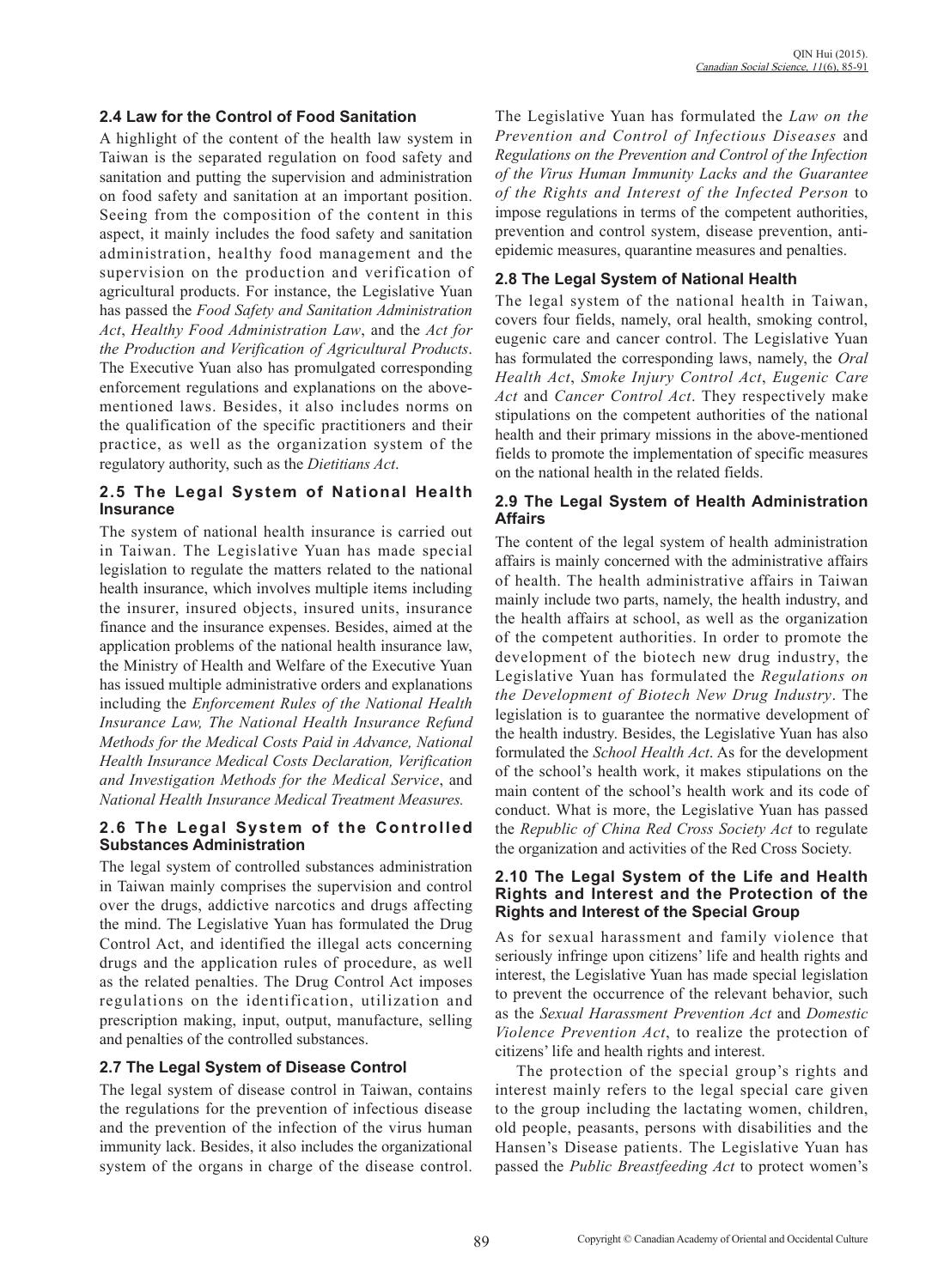right to breastfeeding in public places and guarantees the barrier-free environment for women willing to breastfeed. Besides, as for the protection of the vulnerable groups in society including children and the old, the Legislative Yuan has formulated the *Act for the Prevention of Children and Juvenile Sex Trade, Act for the Protection of Children and Juvenile's Welfare and Rights and Interest, Implementation Act for the Convention on the rights of the Child*, *Act for the Welfare of the Old* and *Provisional Regulations on the Welfare and Allowances of the Old Farmers,* etc. The Executive Yuan also has issued administrative rules, such as *Rules for Implementation of the Act for the Prevention of Children and Juvenile Sex Trade*, *Guidance and Education Methods for the Criminals in the Children and Juvenile Sex Trade*, *Regulations on the Implementation of the Guidance and Education to the Criminals in the Children and Juvenile Sex Trade*, and the *Rules for Implementation of the Act for the Protection of Children and Juvenile's Welfare and Rights and Interest.* Besides, aimed at the physically disabled group, the Legislative Yuan also has made special legislation to provide targeted protection measures, such as the *Implementation Act for the Convention on the Rights of Persons with Disabilities*, *Act on the Protection of the Rights and Interest of Persons with Disabilities* and *Act of Human Rights Protection and Compensation for Hansen's Diseases Patients.*

# **3. FEATURES OF THE HEALTH LAW SYSTEM IN TAIWAN**

#### **3.1 Relatively Complete System Structure, Scientific and Reasonable Classification of the System**

The legal system of health in Taiwan consists of the laws promulgated by the Legislative Yuan, administrative orders issued by the Executive Yuan, administrative rules and the explanation in administrative letters, as well as the interpretation of the Grand Justices in Judicial Yuan. The effect levels from the basic law to general law, from administrative orders to the explanation in administrative letters, as well as the interpretation of the Grand Justices in Judicial Yuan, and the three links from legislation, administration to judicature all have relevant regulations to regulate the problems appearing in each link. According to the adjustment objects and adjustment modes of the health law in Taiwan, and combining the status of the current health laws and regulations, the health law system is divided into ten fields, namely, health administrative organic act, medical administration, pharmacy administration, food sanitation, comprehensive health insurance, controlled substances administration, disease control, national health promotion and hygiene administrative affairs, the right and interest of life and health, as well as the guarantee of special populations' rights and interest, which basically cover the adjustment range of the health law in Taiwan. The structure is relatively complete and the classification basis is in accordance with the matters adjusted in the health law.

#### **3.2 The Relatively Comprehensive Coverage of the Content Featured by Elaboration and Refinement**

The content of the health law system in Taiwan contains the regulation and supervision on medical and health services; supervision and administration on food safety, including the common drugs, Chinese medicine and controlled substances; prevention and control of diseases; management and control over the promotion of the national health and guarantee of the life and health rights and interest; supervision and administration on public health; guarantee of the frontier scientific research in medical and health field; special protection of the rights and interest of special groups; classified management and special regulation on the related practitioners; legal system of the organization of the practice institutions and the competent authorities. The regulated contents present the characteristic of elaboration and refinement.

#### **3.3 The Classified Management of the Practitioners Demonstrate Professionalization and Specialization**

Medical and health practitioners in Taiwan could be divided into psychologists, dental technicians, midwives, respiratory therapists, legal medical experts, physiotherapists, speech therapists, occupational therapists, medical laboratorians, physicians, hearing specialists, dieticians, midwives and nursing personnel. The Legislative Yuan has made special legislations on each kind of professionals, such as the *Psychologist Act, Dental Technicians Act* and *Respiratory Therapists Act.*  Laws impose regulations on the acquisition of practice qualification, important documents for medical practice, requirements for the practice and the penalty, which not only contributes to the normative development of the related profession and industry, but also manifests the characteristics of practitioners' professionalization and specialization.

#### **3.4 Providing Special Protection for the Special Groups, Highlighting the Social Care of the Law**

As for the special groups including lactating women, children, old people, peasants, persons with disabilities and the Hansen's Disease patients, the Legislative Yuan has made special laws to protect them, such as the *Public Breastfeeding Act, Act for the Prevention of Children and Juvenile Sex Trade, Act for the Protection of Children and Juvenile's Welfare and Rights and Interest, Act for the Welfare of the Old, Farmers Health Insurance Act, Act on the Protection of the Rights and Interest of Persons with Disabilities, Act of Human Rights Protection and Compensation for Hansen's Disease Patients.* These laws